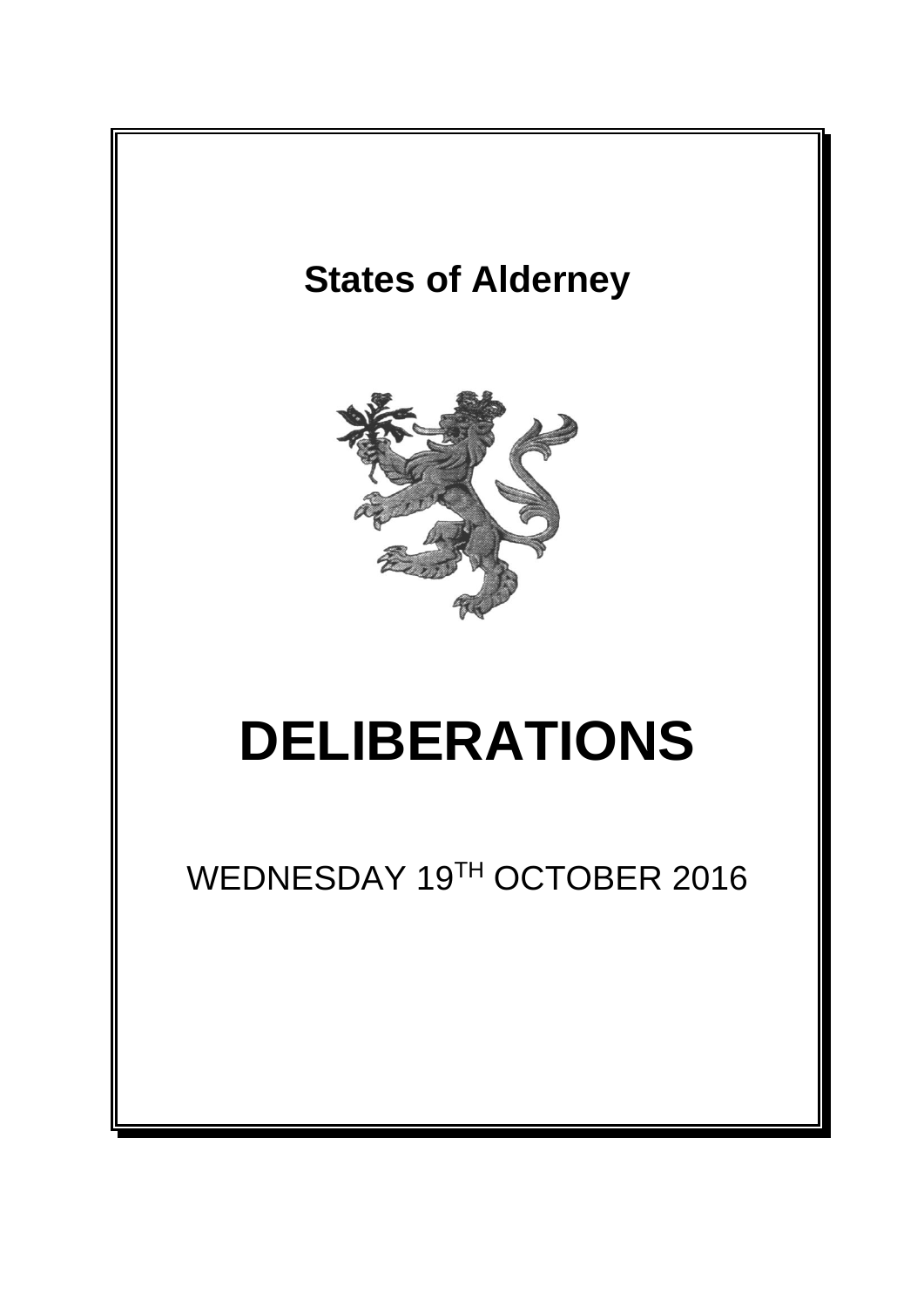# **STATES OF ALDERNEY**

### **DELIBERATIONS FOR THE MEETING**

## **ON WEDNESDAY 19 TH OCTOBER 2016 AT 17:30**

Present: Mr Stuart Trought, President

Mr Ian Tugby Mr Matt Birmingham Mr Louis Jean Mr Neil Harvey Mr Francis Simonet Mr Robert McDowall Mr Chris Rowley Mr Steve Roberts Mrs Norma Paris Mr Graham McKinley

His Excellency Vice Admiral Sir Ian Corder, The Lieutenant-Governor of the Bailiwick of Guernsey was in attendance.

After the opening of the meeting the President welcomed The Lieutenant-Governor to the meeting.

### **Item I Budgets for 2017 and Revised Budgets 2016**

The States of Alderney resolved, after consideration of the Budget Report :-

- (i) To accept the States of Alderney Revenue and Capital Budgets for 2017
- (ii) To accept the States of Alderney Water Board Revenue and Capital Budgets for 2017
- (iii) To approve The Occupier's Rate (Level for 2017) Ordinance, 2016
- (iv) To approve The States Water Supply (Rates of Charge) (Alderney) Ordinance, 2016

*Proposed by Mr McDowall, seconded by Mr Harvey The Items (i), (ii), (iii) and (iv) were voted on separately. Items (i) and (iii) were approved unanimously Items (ii) and (iv) were approved by a majority, all in favour except Mr Birmingham who voted against on both items.*